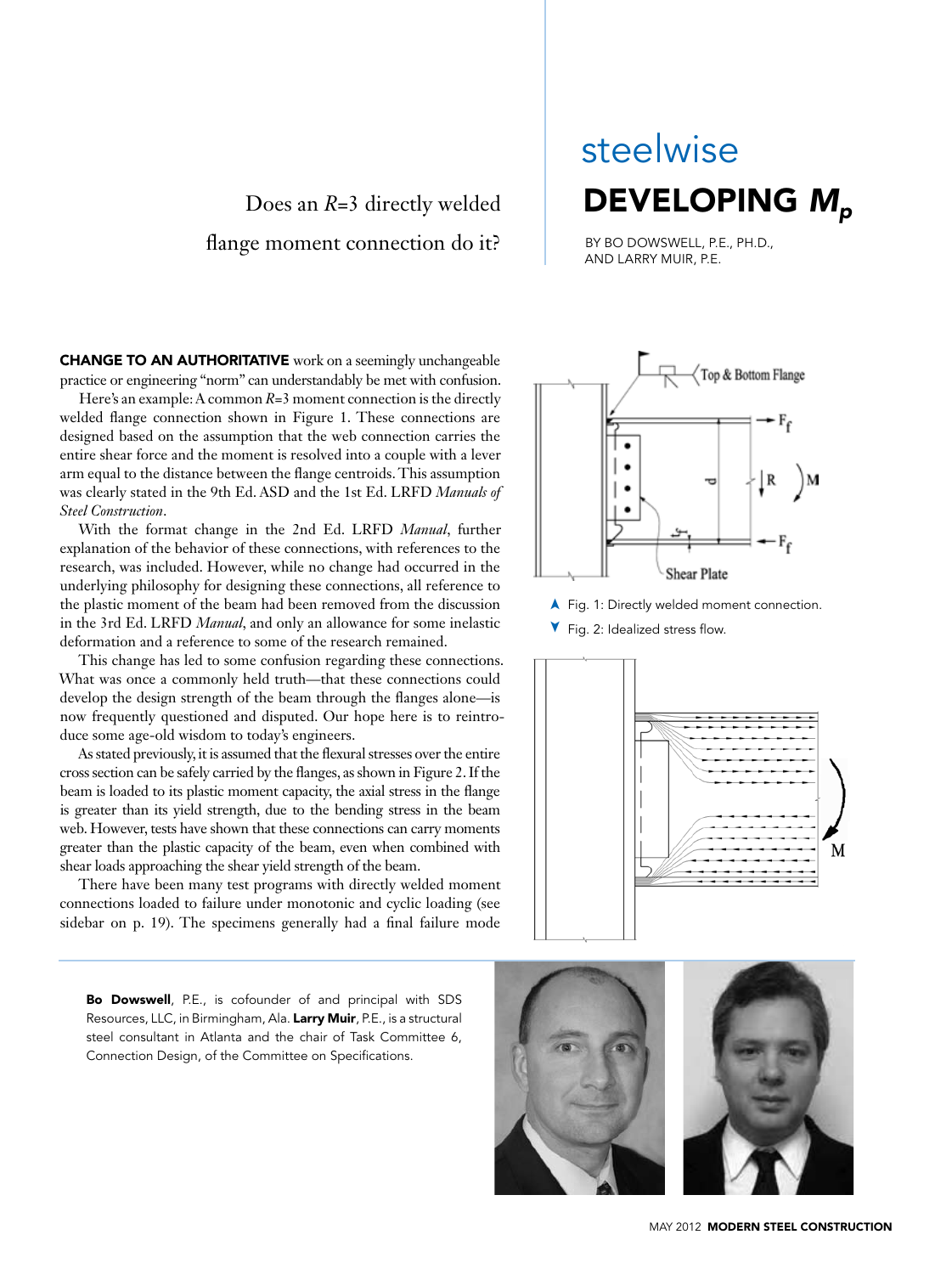## steelwise

of tension flange rupture. The applied moment consistently exceeded the plastic moment capacity of the beam calculated with the yield strength from tensile coupon tests. Strain hardening is the reason provided by most researchers to explain the ability of the flanges to carry loads exceeding their yield strength; however, several specimens were loaded well in excess of the measured tensile strength.

While it is clear that strain hardening of the beam flanges plays a significant role in the performance of directly welded moment connections, another important factor is the transverse restraint of the flange at the column face. Generally, the flange is free to deform through the thickness as shown in Figure 3a. However, deformation across the width of the flange is restrained as shown in Figure 3b.



The triaxiality increases with the level of restraint, which results in increased strength and decreased ductility. Figure 4 shows the stress-strain curves for tension members with various levels of restraint. If the member is restrained in one direction, the yield and tensile strength is higher than that of a uniaxially loaded member, but there is a decrease in ductility. Members restrained in two directions have a much higher strength, but very limited ductility.

Of course, the preceding discussion is over-simplified to illustrate the effect of restraint on the performance of moment connections. One test (Shafer et al; see sidebar) showed that the level of triaxiality is actually non-uniform across the width and through the thickness of the beam flange. It also showed that the experimental rupture load increased with the level of triaxiality in the beam flange, and determined that the flanges ruptured at stresses between 120% and 170% of the tensile strength.



➤ Fig 4. Stress-strain curves for steel under various levels of restraint.

#### Web Connection

A common misconception is that slip-critical joints are necessary at the web connection to limit the vertical movement of the beam after the flanges have been welded. This would presumably prevent secondary bending and shear stresses in the beam flange in the area between the column flange and the weld access hole. However, the tests showed no decrease in strength when bearing joints were used. Furthermore, most of the tests with slip-critical joints had slip occur at some point in the testing, effectively rendering the web connection a bearing joint anyway.

An additional advantage of using bearing joints is the potential for reduced cost of installing the bolts and preparing the faying surfaces. In most bearing joints, the bolts are only required to be snug tight, which takes less time to install and inspect than the pretensioned bolts that are required in slip-critical joints. Bearing joints will also eliminate the cost of blocking paint at the faying surfaces or wire brushing at galvanized faying surfaces that may be required for slip-critical joints.

Testing has shown that web connections perform well with either standard holes or horizontal slots. An advantage of using short slots is the ability to facilitate shop and erection tolerances. A further practical consideration is weld shrinkage. Typical complete-joint-penetration groove welds in a directly welded flange connection can be expected to shrink about  $\frac{1}{16}$  in. when the weld cools and contracts. For beams with thicker flanges, shrinkage could be around  $\frac{3}{16}$  in. For this reason, it is usually advisable to use short slotted holes in the shear connection and leave the bolts snug tightened to better accommodate the weld shrinkage.

Physical tests have shown that the plastic moment of the beam can be developed with sufficient inelastic rotation and deformation capacity through the beam-flange-to-column connection. Therefore, in *R*=3 applications, the moment can be resolved into an effective tension-compression couple acting as axial forces at the beam flanges. This apparent increase in strength over the prediction of elastic theory is due to strain hardening and transverse restraint of the beam flange at the column face. **MSC**